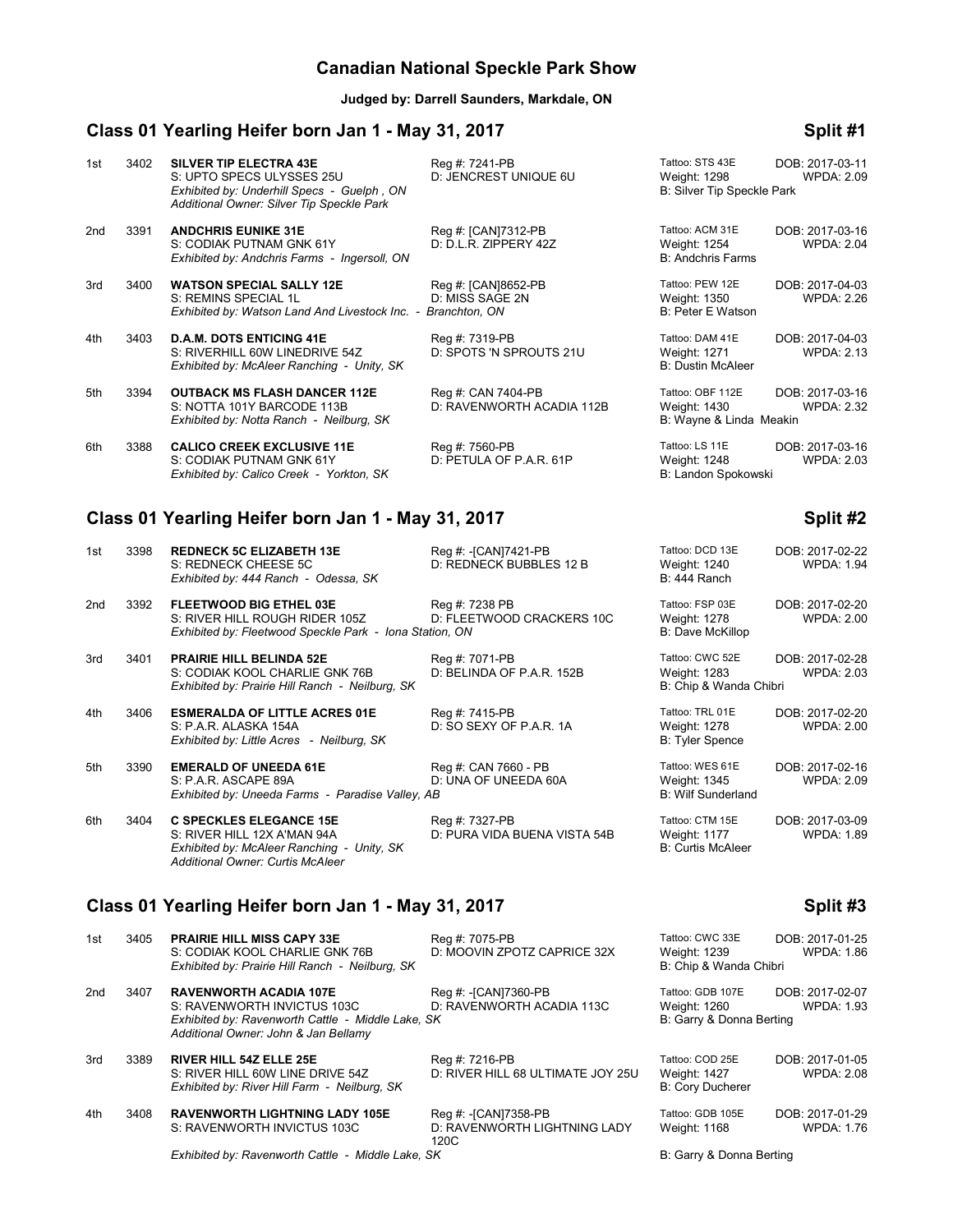|     |      | S: COLGAN'S BAXTER 1B<br>Exhibited by: Colgan's Cattle Company - Saskatoon, SK<br>Additional Owner: Below Sea Level, New Zealand  | D: BEAUTY MELISSA OF P.A.R. 561B                    | Weight: 1395<br>B: Colgan's Cattle Company Corp.                                             | <b>WPDA: 2.11</b>                    |
|-----|------|-----------------------------------------------------------------------------------------------------------------------------------|-----------------------------------------------------|----------------------------------------------------------------------------------------------|--------------------------------------|
| 6th | 3395 | NOTTA 151A KAT 202E<br>S: NOTTA 101Y BLACK CAP 151A<br>Exhibited by: Notta Ranch - Neilburg, SK                                   | Reg #: CAN 7469-PB<br>D: NOTTA 15R KAT 7A           | Tattoo: JMG 202E<br>Weight: 1164<br>B: Jason Goodfellow                                      | DOB: 2017-01-10<br><b>WPDA: 1.71</b> |
|     |      | <b>Class 03 Junior Champion and Reserve Junior Champion Female</b>                                                                |                                                     |                                                                                              |                                      |
| 1st | 3398 | <b>REDNECK 5C ELIZABETH 13E</b><br>S: REDNECK CHEESE 5C<br>Exhibited by: 444 Ranch - Odessa, SK                                   | Reg #: - [CAN]7421-PB<br>D: REDNECK BUBBLES 12 B    | Tattoo: DCD 13E<br>Weight: 1240<br>B: 444 Ranch                                              | DOB: 2017-02-22<br><b>WPDA: 1.94</b> |
| 2nd | 3392 | <b>FLEETWOOD BIG ETHEL 03E</b><br>S: RIVER HILL ROUGH RIDER 105Z<br>Exhibited by: Fleetwood Speckle Park - Iona Station, ON       | Reg #: 7238 PB<br>D: FLEETWOOD CRACKERS 10C         | Tattoo: FSP 03E<br>Weight: 1278<br>B: Dave McKillop                                          | DOB: 2017-02-20<br><b>WPDA: 2.00</b> |
|     |      | Class 04 Two-Year-Old Heifer (with 2018 tattooed calf) born 2016                                                                  |                                                     |                                                                                              | Split #1                             |
| 1st | 3411 | NOTTA 13Z PHOTO-FINISH 208D<br>S: UNEEDA ZAPPER 13Z                                                                               | Reg #: CAN 6454 -PB<br>D: NOTTA 15R PHOTO-FINISH 4Z | Tattoo: JMG 208D<br>Weight: 1600                                                             | DOB: 2016-02-12<br><b>WPDA: 1.58</b> |
|     |      | Calf at Side: NOTTA 119D PHANTOM 310F<br>S: WRANGLER MR COMPLETE 119D<br>Exhibited by: Notta Ranch - Neilburg, SK                 | Reg #:CAN 8665-PB<br>Sex: Male                      | B: K&G Watchel & J Goodfellow<br>Tattoo: JMG 310F<br>Weight: 757<br>B: Jason Goodfellow      | DOB: 2018-02-25<br><b>WPDA: 2.80</b> |
| 2nd | 3412 | NOTTA 13Z JANETTE 203D<br>S: UNEEDA ZAPPER 13Z                                                                                    | Reg #: CAN 6452<br>D: NOTTA 50S JANETTE 5W          | Tattoo: JMG 203D<br>Weight: 1538                                                             | DOB: 2016-02-04<br><b>WPDA: 1.50</b> |
|     |      | Calf at Side: NOTTA 119D DROP ZONE 320F<br>S: WRANGLER MR COMPLETE 119D<br>Exhibited by: Notta Ranch - Neilburg, SK               | Reg #:CAN 8741-PB<br>Sex: Male                      | B: Jason Goodfellow<br>Tattoo: JMG 320F<br>Weight: 710<br>B: Jason Goodfellow                | DOB: 2018-04-02<br>WPDA: 3.03        |
| 3rd | 3413 | <b>OUTBACK AURORA 105D</b><br>S: MOOVIN ZPOTZ AVENGER 28A                                                                         | Reg #: 6422-PB<br>D: RAVENWORTH AURORA 105A         | Tattoo: OBF 105D<br>Weight: 1378                                                             | DOB: 2016-03-15<br><b>WPDA: 1.40</b> |
|     |      | <b>Calf at Side: OUTBACK CHEYENNE 105F</b><br>S: UNEEDA DOMINATOR 106D<br>Exhibited by: Outback Stock Farms - Sturgeon County, AB | Reg #:8458<br>Sex: Female                           | B: Wayne & Linda Meakin<br>Tattoo: OBF 105F<br><b>Weight: 795</b><br>B: Wayne & Linda Meakin | DOB: 2018-01-10<br><b>WPDA: 2.52</b> |
| 4th | 3409 | <b>CALICO CREEK DAYA 1D</b><br>S: RIVERHILL 26T WALKER 60W                                                                        | Reg #: 6864-PB<br>D: CALICO CREEK BUTTERMILK 7B     | Tattoo: LS 1D<br>Weight: 1293<br>B: Landon Spokowski                                         | DOB: 2016-01-13<br><b>WPDA: 1.24</b> |
|     |      | Calf at Side: CALICO CREEK FAST TRACK 3F Req #:8689-PB<br>S: INC DINGO 26D<br>Exhibited by: Calico Creek - Yorkton, SK            | Sex: Male                                           | Tattoo: LS 3F<br>Weight: 730<br>B: Landon Spokowski                                          | DOB: 2018-02-23<br><b>WPDA: 2.68</b> |
|     |      | Class 05 Mature Cow (with 2018 tattooed calf) born prior to Jan 1, 2016                                                           |                                                     |                                                                                              | Split #1                             |
| 1st | 3415 | RIVER HILL 99Y PHO-COVER 18C<br>S: RIVER HILL 26T YAGER 99Y                                                                       | Reg #: 5349-PB<br>D: NOTTA PHO-FINISH 54P           | Tattoo: BED 18C<br>Weight: 1480                                                              | DOB: 2015-03-23<br>WPDA: 1.10        |
|     |      | Calf at Side: RIVER HILL 8D FOTO-COVER                                                                                            | Reg #:8325-PB                                       | B: Jason Goodfellow<br>Tattoo: BED 18F                                                       | DOB: 2018-01-28                      |
|     |      | 18F<br>S: WRANGLER MR PERFECT 8D<br>Exhibited by: River Hill Farm - Neilburg, SK                                                  | Sex: Female                                         | <b>Weight: 755</b><br>B: Barry & Elaine Ducherer                                             | <b>WPDA: 2.53</b>                    |
| 2nd | 3414 | D.A.M. DOTS 21U CASHIN' IN 11C<br>S: RIVER HILL 12X A'MAN 94A                                                                     | Reg #: -[CAN]5397- PB<br>D: SPOTS 'N SPROUTS 21U    | Tattoo: DAM 11C<br>Weight: 1633                                                              | DOB: 2015-03-10<br>WPDA: 1.21        |
|     |      | Calf at Side: WILLOW LANE FLO 1F<br>S: CAJA ZEPPELIN 1B<br>Exhibited by: Willow Lane Land & Cattle Ltd. - Tisdale, SK             | Reg #:-[CAN]8622- PB<br>Sex: Female                 | <b>B: Dustin McAleer</b><br>Tattoo: MAK 1F<br>Weight: 790<br>B: Makenzie Olson               | DOB: 2018-01-12<br><b>WPDA: 2.52</b> |
| 3rd | 3417 | <b>HS AMANDA 18C</b><br>S: LEGACY UNRIVALED 12U                                                                                   | Reg #: (CAN) 6135-PB<br>D: CODIAK AMANDA GNK 42Y    | Tattoo: HSF 18C<br>Weight: 1478                                                              | DOB: 2015-04-05<br><b>WPDA: 1.11</b> |
|     |      | Calf at Side: JSF DOC HOLIDAY 42F<br>S: HS UNTAPPED 3A<br>Exhibited by: Johner Stock Farm - Maidstone, SK                         | Reg #: (CAN) 8552-PB<br>Sex: Male                   | B: Gary & Nancy Kiziak<br>Tattoo: JSF 42F<br><b>Weight: 850</b><br>B: Johner Stock Farm      | DOB: 2018-03-13<br><b>WPDA: 3.35</b> |
| 4th | 3416 | <b>MOOVIN ZPOTZ CORVETTE 14X</b><br>S: LEGACY TURNPIKE CRUISER 27T                                                                | Reg #: CAN 3445-PB<br>D: PRAIRIE HILL NIRVANA 4N    | Tattoo: BMZ14X<br>Weight: 1612                                                               | DOB: 2010-03-25<br><b>WPDA: 0.51</b> |
|     |      | Calf at Side: UNLIMITED SPOTS FREEMAN<br>06F                                                                                      | Reg #:CAN 8599-PB                                   | B: Doug Epp<br>Tattoo: LAF06F                                                                | DOB: 2018-01-07                      |
|     |      | S: CNZPOTZ ZECUTIVE DECISION 1X<br>Exhibited by: Unlimited Spots - Marshall, SK                                                   | Sex: Male                                           | Weight: 816<br>B: Leroy Argue                                                                | <b>WPDA: 2.56</b>                    |
|     |      |                                                                                                                                   |                                                     |                                                                                              |                                      |

5th 3393 **COLGAN'S ELEKTRA 14E** Reg #: [CAN]7283-PB Tattoo: CCCC 14E DOB: 2017-01-31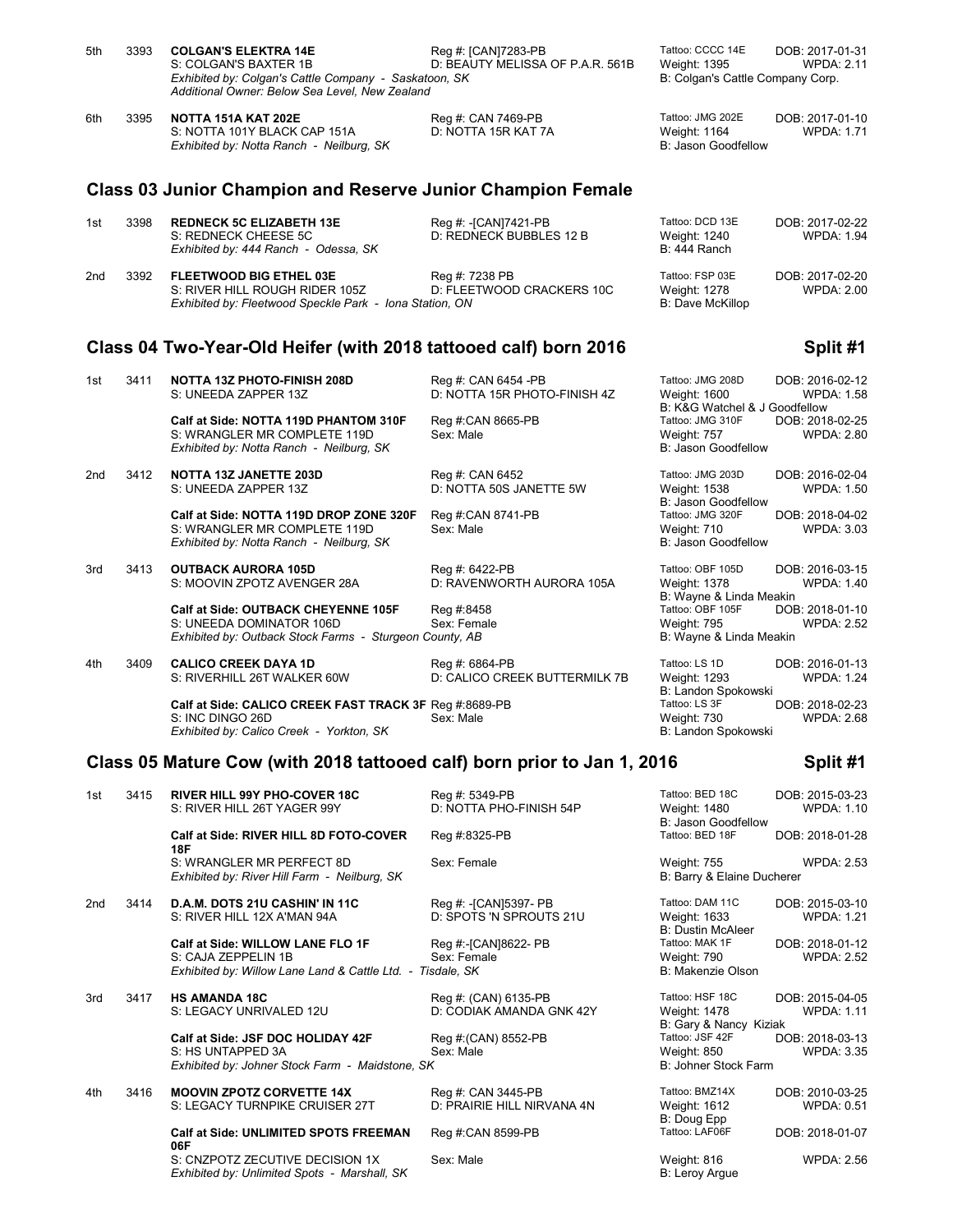## **Class 06 Senior Champion and Reserve Senior Champion Female**

| 1st                                        | 3415 | <b>RIVER HILL 99Y PHO-COVER 18C</b><br>S: RIVER HILL 26T YAGER 99Y                                                                                    | Reg #: 5349-PB<br>D: NOTTA PHO-FINISH 54P             | Tattoo: BED 18C<br>DOB: 2015-03-23<br><b>Weight: 1480</b><br><b>WPDA: 1.10</b><br>B: Jason Goodfellow     |
|--------------------------------------------|------|-------------------------------------------------------------------------------------------------------------------------------------------------------|-------------------------------------------------------|-----------------------------------------------------------------------------------------------------------|
|                                            |      | Calf at Side: RIVER HILL 8D FOTO-COVER<br><b>18F</b>                                                                                                  | Reg #:8325-PB                                         | Tattoo: BED 18F<br>DOB: 2018-01-28                                                                        |
|                                            |      | S: WRANGLER MR PERFECT 8D<br>Exhibited by: River Hill Farm - Neilburg, SK                                                                             | Sex: Female                                           | <b>WPDA: 2.53</b><br><b>Weight: 755</b><br>B: Barry & Elaine Ducherer                                     |
| 2 <sub>nd</sub>                            | 3411 | <b>NOTTA 13Z PHOTO-FINISH 208D</b><br>S: UNEEDA ZAPPER 13Z                                                                                            | Reg #: CAN 6454 -PB<br>D: NOTTA 15R PHOTO-FINISH 4Z   | Tattoo: JMG 208D<br>DOB: 2016-02-12<br><b>WPDA: 1.58</b><br>Weight: 1600<br>B: K&G Watchel & J Goodfellow |
|                                            |      | Calf at Side: NOTTA 119D PHANTOM 310F<br>S: WRANGLER MR COMPLETE 119D<br>Exhibited by: Notta Ranch - Neilburg, SK                                     | Reg #:CAN 8665-PB<br>Sex: Male                        | Tattoo: JMG 310F<br>DOB: 2018-02-25<br>Weight: 757<br><b>WPDA: 2.80</b><br>B: Jason Goodfellow            |
| Class 07 Heifer Calf born 2018<br>Split #1 |      |                                                                                                                                                       |                                                       |                                                                                                           |
| 1st                                        | 3438 | <b>GREENWOOD FIRST LADY DJP 7F</b><br>S: CODIAK SCAPE GOAT GNK 88A<br>Exhibited by: Greenwood - Lloydminster, SK                                      | Reg #: CAN8181-PB<br>D: A & W 7Y                      | Tattoo: DJP 7F<br>DOB: 2018-04-05<br>Weight: 689<br><b>WPDA: 2.98</b><br>B: A&W Farms                     |
| 2nd                                        | 3442 | <b>PRAIRIE HILL DESTINY 1F</b><br>S: PRAIRIE HILL JUSTIFIED 153D<br>Exhibited by: Prairie Hill Ranch - Neilburg, SK                                   | Reg #: CAN 8594-PB<br>D: PRAIRIE HILL DESTINY 1D      | Tattoo: CWC 1F<br>DOB: 2018-04-04<br><b>WPDA: 2.83</b><br>Weight: 656<br>B: Chip & Wanda Chibri           |
| 3rd                                        | 3448 | <b>CALICO CREEK FORTUNE 23F</b><br>S: FLYING E ABNER 4A<br>Exhibited by: Calico Creek - Yorkton, SK                                                   | Reg #: 8690-PB<br>D: CALICO CREEK COOKIE 2C           | Tattoo: LS 23F<br>DOB: 2018-03-30<br>Weight: 741<br><b>WPDA: 3.13</b><br>B: Landon Spokowski              |
| 4th                                        | 3439 | A & W FALLEN ANGEL 5F<br>S: CODIAK SCAPE GOAT GNK 88A<br>Exhibited by: Greenwood - Lloydminster, SK<br><b>Additional Owner: A&amp;W Farms</b>         | Reg #: CAN8437-PB<br>D: A & W 5C                      | Tattoo: WAG 5F<br>DOB: 2018-04-06<br>Weight: 590<br><b>WPDA: 2.57</b><br>B: A&W Farms                     |
| 5th                                        | 3421 | <b>REDNECK 9D FLOWER CHILD 19F</b><br>S: REDNECK 2A DILL PICKLE 9D<br>Exhibited by: 444 Ranch - Odessa, SK                                            | Reg #: - [CAN]8628-PB<br>D: ASPEN ACRES LINDA LOU 10L | Tattoo: DCD 19F<br>DOB: 2018-04-09<br><b>Weight: 552</b><br><b>WPDA: 2.43</b><br><b>B: 444 Ranch</b>      |
| 6th                                        | 3447 | D.A.M. DOTS FANTASY 26F<br>S: NOTTA 151A CAUSE N EFFECT 309C<br>Exhibited by: McAleer Ranching - Unity, SK<br><b>Additional Owner: Dustin McAleer</b> | Reg #: 8363-PB<br>D: STAR BANK WILONA 10W             | Tattoo: DAM 26F<br>DOB: 2018-03-07<br>Weight: 795<br><b>WPDA: 3.06</b><br><b>B: Dustin McAleer</b>        |
|                                            |      | Class 07 Heifer Calf born 2018                                                                                                                        |                                                       | Split #2                                                                                                  |
| 1st                                        | 3434 | <b>RIVER HILL 60A FANCY LADY 96F</b><br>S: CODIAK OH MY GOSH GNK 60A<br>Exhibited by: River Hill Farm - Neilburg, SK                                  | Reg #: 8422-PB<br>D: RIVER HILL 54Z FANCY FREE 93B    | Tattoo: BED 96F<br>DOB: 2018-03-03<br><b>WPDA: 2.98</b><br>Weight: 788<br>B: Barry & Elaine Ducherer      |

2nd 20 **JSF MISS WHISKEY 27F** Reg #: (CAN) 8505 -PB T<br>S: JSF UNMARKED 2D D: JSF MISS WHISKEY 3C D: JSF MISS WHISKEY 3C WEIGHT: JSF MISS WHISKEY 3C WEIGHT: 775 WEIGHT: 775 WEIGHT: 775 WEIGHT: 775 W<br>E *Exhibited by: Johner Stock Farm - Maidstone, SK* 15 1 **RAVENWORTH NORTHERN STAR 127F** Reg #: -[CAN]8316-PB T<br>S: RAVENWORTH LEGENDARY 101D D: RAVENWORTH NORTHERN STAR V S: RAVENWORTH LEGENDARY 101D 117A *Exhibited by: Ravenworth Cattle - Middle Lake, SK* B: Garry Berting Berting Berting Berting B 4th 3436 **RIVER HILL 2B FIRST CHANCE 17F** Reg #: 8322-PB **Tattoo: CRIPT 17** Tattoo: S: SECOND CHANCE BAZINGA 2B D: RIVER HILL BLACK CHANCE 17Z V D: RIVER HILL BLACK CHANCE 17Z WEIGHT: RIVER HILL BLACK CHANCE 17Z *Exhibited by: River Hill Farm - Neilburg, SK* 5th 3422 **SILVER TIP F INC STS29F** Reg #: 8446-PB Reg #: 3422 **SILVER TIP F INC STS29F** Reg #: 8446-PB D: SILVER TIP STS 32C W<br>B *Exhibited by: H.MacNeil Farms - St. George, ON* 

6th 3440 **OUTBACK WHITE LIGHTNING 112F** Reg #: 8651-PB Tattoo: OBF 112F DOB: 2018-02-16<br>S: NOTTA 101Y BARCODE 113B D: RAVENWORTH ACADIA 112B Weight: 765 WPDA: 2.74 D: RAVENWORTH ACADIA 112B Weight: 765<br>County, AB B: Wayne & Linda Meakin *Exhibited by: Outback Stock Farms - Sturgeon County, AB* 

| Weight: 788<br>B: Barry & Elaine Ducherer                  | <b>WPDA: 2.98</b>                    |
|------------------------------------------------------------|--------------------------------------|
| Tattoo: JSF 27F<br>Weight: 775<br>B: Johner Stock Farm     | DOB: 2018-03-05<br>WPDA: 2.96        |
| Tattoo: GDB 127F<br>Weight: 578                            | DOB: 2018-03-06<br><b>WPDA: 2.21</b> |
| B: Garry & Donna Berting                                   |                                      |
| Tattoo: CRD 17F<br>Weight: 647<br><b>B: Carla Ducherer</b> | DOB: 2018-03-04<br><b>WPDA: 2.46</b> |
| Tattoo: STS29F<br>Weight: 832<br>B: Hugh MacNeil           | DOB: 2018-02-16<br><b>WPDA: 2.98</b> |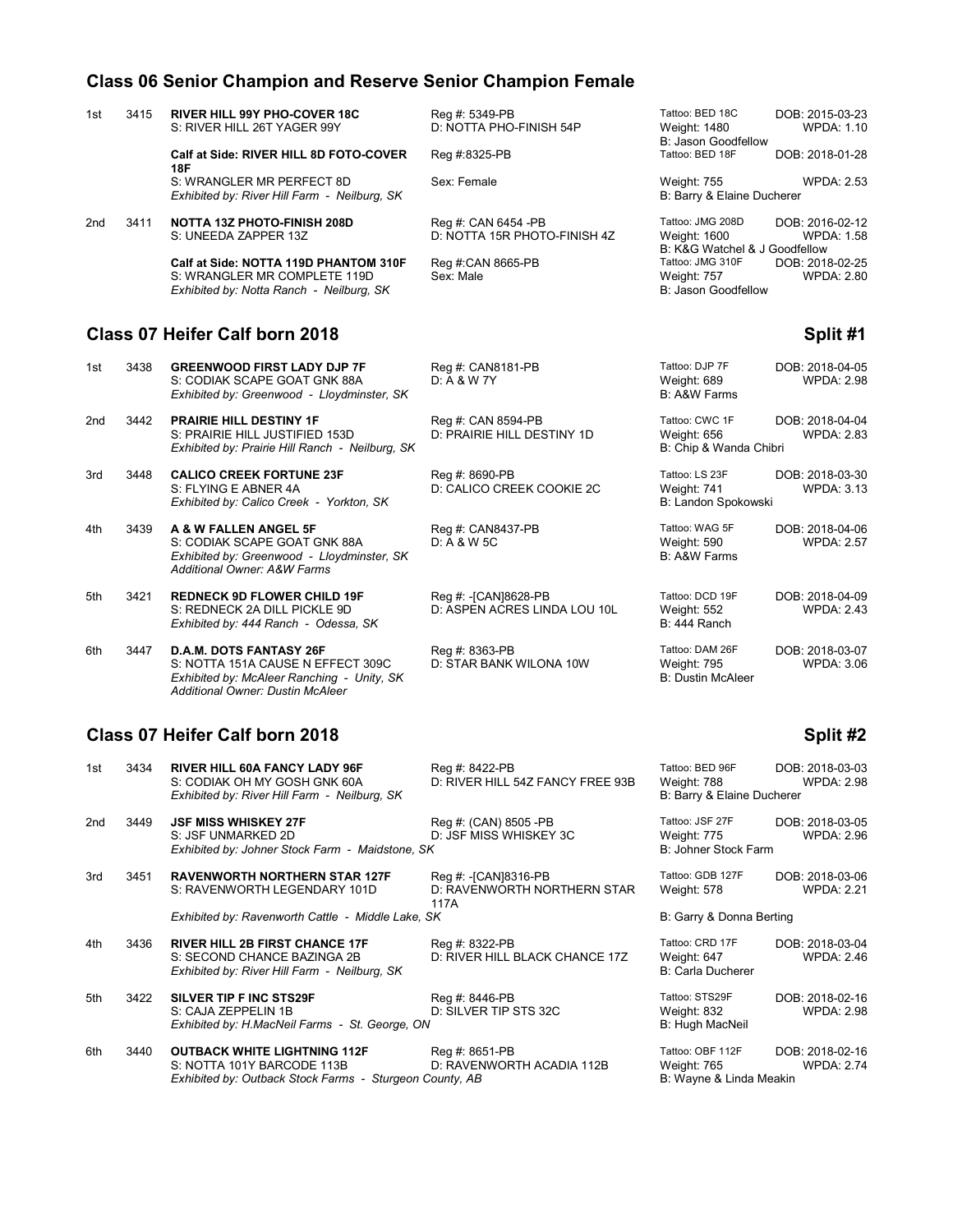### **Class 07 Heifer Calf born 2018 Split #3 Split #3**

| 1st | 3444 | <b>UNDERHILL STEAM WHISTLE 9F</b><br>S: NOTTA-KAGER 13Z DELTA 307D<br>Exhibited by: Underhill Specs - Guelph, ON<br>Additional Owner: Anthony & Ariel Wilcox | Reg #: 8065-PB<br>D: RIVER HILL NOTHING FANCY 93A       | Tattoo: US 9F<br>Weight: 739<br><b>B: Underhill Specs</b>           | DOB: 2018-02-13<br><b>WPDA: 2.62</b> |
|-----|------|--------------------------------------------------------------------------------------------------------------------------------------------------------------|---------------------------------------------------------|---------------------------------------------------------------------|--------------------------------------|
| 2nd | 3441 | <b>OUTBACK ECLIPSE 119F</b><br>S: NOTTA 101Y BARCODE 113B<br>Exhibited by: Outback Stock Farms - Sturgeon County, AB                                         | Reg #: 8456-PB<br>D: RAVENWORTH PRAIRIE LILY 119B       | Tattoo: OBF 119F<br>Weight: 911<br>B: Wayne & Linda Meakin          | DOB: 2018-02-04<br><b>WPDA: 3.13</b> |
| 3rd | 3428 | <b>COLGAN'S FANCY FACE 16F</b><br>S: COLGAN'S BAXTER 1B<br>Exhibited by: Colgan's Cattle Company - Saskatoon, SK                                             | Reg #: [CAN]8036-PB<br>D: CODIAK FANCY FACE GNK 46Z     | Tattoo: CCCC 16F<br>Weight: 777<br>B: Colgan's Cattle Company Corp. | DOB: 2018-01-29<br><b>WPDA: 2.62</b> |
| 4th | 3453 | <b>RAVENWORTH PRAIRIE LILY 109F</b><br>S: RAVENWORTH INVICTUS 103C<br>Exhibited by: Ravenworth Cattle - Middle Lake, SK                                      | Reg #: -[CAN]8312-PB<br>D: RAVENWORTH PRAIRIE LILY 124D | Tattoo: GDB 109F<br>Weight: 688<br>B: Garry & Donna Berting         | DOB: 2018-01-31<br><b>WPDA: 2.33</b> |
| 5th | 3452 | <b>RAVENWORTH PRAIRIE LILY 119F</b><br>S: RAVENWORTH NAVIGATOR 15Z<br>Exhibited by: Ravenworth Cattle - Middle Lake, SK                                      | Reg #: -[CAN]8314-PB<br>D: RAVENWORTH PRAIRIE LILY 9Y   | Tattoo: GDB 119F<br>Weight: 663<br>B: Garry & Donna Berting         | DOB: 2018-02-09<br><b>WPDA: 2.32</b> |
| 6th | 3446 | <b>D.A.M. DOTS FIRE N ICE 7F</b><br>S: NOTTA 151A CAUSE N EFFECT 309C<br>Exhibited by: McAleer Ranching - Unity, SK<br>Additional Owner: Speckle Park Quebec | Reg #: 8358-PB<br>D: SPOTS 'N SPROUTS 14X               | Tattoo: DAM 7F<br>Weight: 858<br><b>B: Dustin McAleer</b>           | DOB: 2018-02-10<br><b>WPDA: 3.01</b> |
| 7th | 3420 | <b>REDNECK 9D FANCY SCARLET 12F</b><br>S: REDNECK 2A DILL PICKLE 9D<br>Exhibited by: 444 Ranch - Odessa, SK                                                  | Reg #: -[CAN]8626-PB<br>D: REDNECK ZAHARA 7Z            | Tattoo: DCD 12F<br>Weight: 599<br><b>B: 444 Ranch</b>               | DOB: 2018-02-09<br><b>WPDA: 2.09</b> |

D: RIVER HILL 99Y PHO-COVER 18C

# **Class 07 Heifer Calf born 2018 Split #4 Split #4**

| 1st | 3450 | SNOW WHITE OF LITTLE ACRES 51F<br>S: P.A.R.CASANOVA 55C<br>Exhibited by: Little Acres - Neilburg, SK         | Reg #: 8464-PB<br>D: XANDER OF UNDEEDA 51X     | Tattoo: TRL 51F<br>Weight: 763<br><b>B: Tyler Spence</b>      | DOB: 2018-01-27<br><b>WPDA: 2.55</b> |
|-----|------|--------------------------------------------------------------------------------------------------------------|------------------------------------------------|---------------------------------------------------------------|--------------------------------------|
| 2nd | 3424 | NOTTA 110B KAT 204F<br>S: SPOTS N SPROUTS BART 110B<br>Exhibited by: Notta Ranch - Neilburg, SK              | Reg #: CAN 8638-PB<br>D: NOTTA 15R KAT 7A      | Tattoo: JMG 204F<br>Weight: 798<br>B: Jason Goodfellow        | DOB: 2018-01-22<br><b>WPDA: 2.63</b> |
| 3rd | 3429 | FLEETWOOD FRIDAY 03F<br>S: CODIAK BIG MAC<br>Exhibited by: Fleetwood Speckle Park - Iona Station, ON         | Reg #: 8372-PB<br>D: FLEETWOOD DESIREE         | Tattoo: FSP 03F<br>Weight: 733<br>B: Dave McKillop            | DOB: 2018-01-26<br><b>WPDA: 2.44</b> |
| 4th | 3435 | <b>RIVER HILL 8D FIONA 115F</b><br>S: WRANGLER MR PERFECT 8D<br>Exhibited by: River Hill Farm - Neilburg, SK | Reg #: 8334-PB<br>D: RIVER HILL 60A DELTA 115D | Tattoo: BED 115F<br>Weight: 732<br>B: Barry & Elaine Ducherer | DOB: 2018-01-24<br><b>WPDA: 2.42</b> |

5th 3423 **SILVERTIP FANCY PANTS 05F** Reg #: 7863-PB Tattoo: STS05F DOB: 2018-01-22<br>S: RIVERHILL 50U ALL IN 60A D: JENCREST MISS UNIVERSE3U Weight: 898 WPDA: 2.95 *Exhibited by: H.MacNeil Farms - St. George, ON* 

6th 3430 **ANDCHRIS FREDA 9F** Reg #: 8706-PB Tattoo: ACM 9F DOB: 2018-01-26<br>S: UPTO SPECS ULYSSES 25U D: RIVERHILL 99Y BELLE 65B Weight: 760 WPDA: 2.53 *Exhibited by: Andchris Farms - Ingersoll, ON* 

3433 **RIVER HILL 8D FOTO-COVER 18F** Reg #: 8325-PB Tattoo: BED 18F DOB: 2018-01-28<br>S: WRANGLER MR PERFECT 8D D: RIVER HILL 99Y PHO-COVER 18C Weight: 755 WPDA: 2.53 *Exhibited by: River Hill Farm - Neilburg, SK* B: Barry & Elaine Ducherer B: Barry & Elaine Ducherer

*Exhibited by: Underhill Specs - Guelph, ON* 

# **Class 07 Heifer Calf born 2018 Split #5**

| 1st | 3445 | <b>INC HAVANA 101F</b>                                                                          | Reg #: CAN 8634-PB                             | Tattoo: INC 101F                                       | DOB: 2018-01-10                      |
|-----|------|-------------------------------------------------------------------------------------------------|------------------------------------------------|--------------------------------------------------------|--------------------------------------|
|     |      | S: CAJA ZEPPELIN 1B                                                                             | D: CODIAK BECKAH GNK 92B                       | Weight: 937                                            | <b>WPDA: 2.97</b>                    |
|     |      | Exhibited by: INC Cattle Company - Saskatoon, SK                                                |                                                | B: INC Cattle Company                                  |                                      |
| 2nd | 3425 | <b>NOTTA 110B THETA 201F</b>                                                                    | Reg #: CAN 8640-PB                             | Tattoo: JMG 201F                                       | DOB: 2018-01-20                      |
|     |      | S: SPOTS N SPROUTS BART 110B<br>Exhibited by: Notta Ranch - Neilburg, SK                        | D: STAR BANK THETA 42T                         | Weight: 780<br>B: Jason Goodfellow                     | <b>WPDA: 2.55</b>                    |
| 3rd | 3426 | NOTTA 110B KAT 202F<br>S: SPOTS N SPROUTS BART 110B<br>Exhibited by: Notta Ranch - Neilburg, SK | Reg #: CAN 8643-PB<br>D: NOTTA 15R KAT 7A      | Tattoo: JMG 202F<br>Weight: 783<br>B: Jason Goodfellow | DOB: 2018-01-20<br><b>WPDA: 2.56</b> |
| 4th | 3443 | <b>UNDERHILL MATRIX 1F</b><br>S: LEGACY PURSUIT 47Y                                             | Reg #: 8057-PB<br>D: DIAMOND K RANCH ANGEL 27A | Tattoo: US 1F<br>Weight: 888                           | DOB: 2018-01-14<br><b>WPDA: 2.85</b> |
|     |      | Exhibited by: Underhill Specs - Guelph, ON                                                      |                                                | B: Thomas & Leanne Kindler                             |                                      |

**B: Tyler Spence** 

D: JENCREST MISS UNIVERSE3U Weight: 898<br>// B: Hugh MacNeil

D: RIVERHILL 99Y BELLE 65B Weight: 760<br>B: Andchris Farms

| Tattoo: INC 101F<br>Weight: 937<br><b>B: INC Cattle Company</b> | DOB: 2018-01-10<br><b>WPDA: 2.97</b> |
|-----------------------------------------------------------------|--------------------------------------|
| Tattoo: JMG 201F<br>Weight: 780<br>B: Jason Goodfellow          | DOB: 2018-01-20<br><b>WPDA: 2.55</b> |
| Tattoo: JMG 202F                                                | DOB: 2018-01-20                      |

| alloo: US TF              | <b>DUB: 2018-01-14</b> |
|---------------------------|------------------------|
| Veight: 888               | <b>WPDA: 2.85</b>      |
| : Thomas & Leanne Kindler |                        |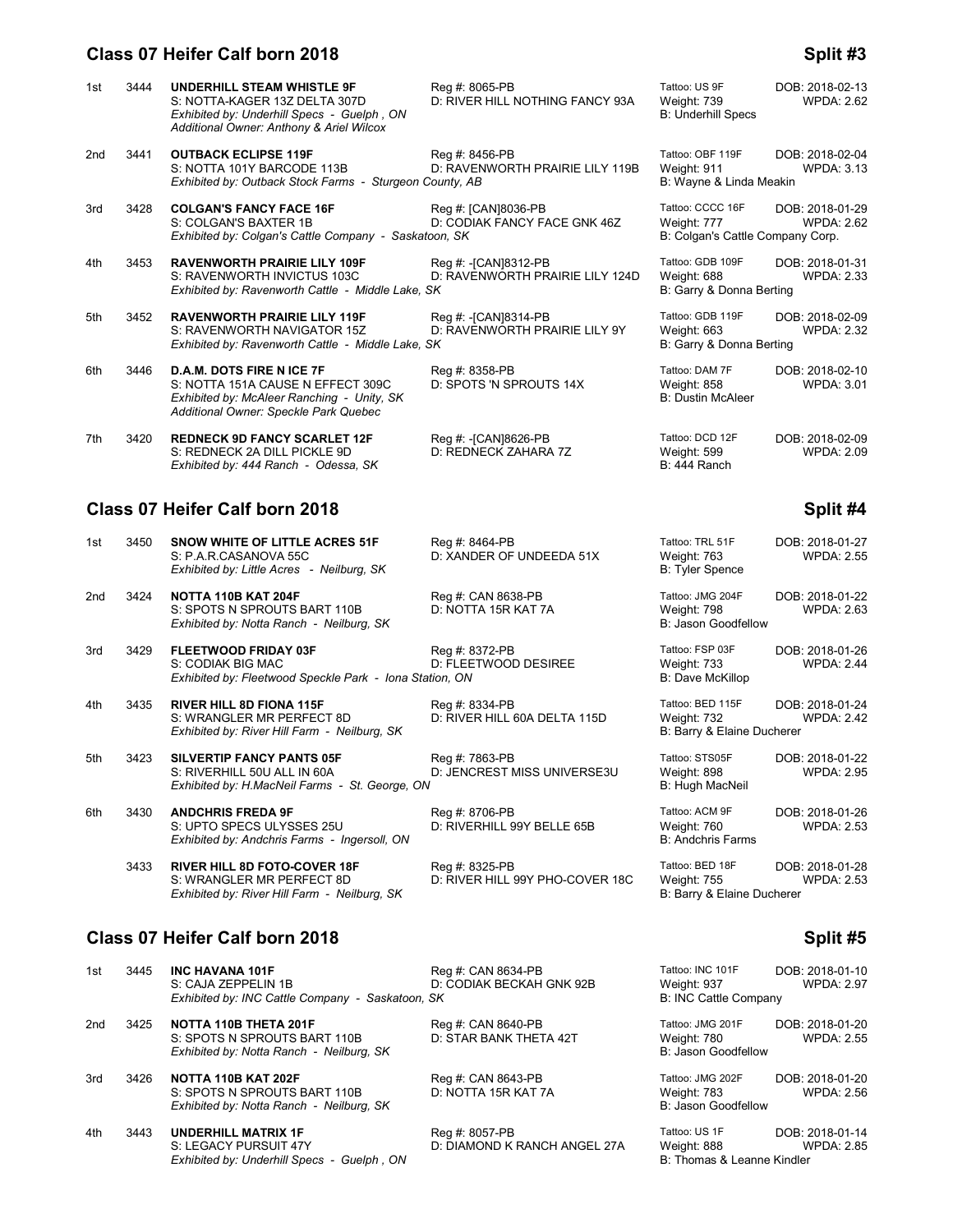| 5th | 3437 | <b>WATSON LAST RIDE 4F</b><br>S: JSF LET IT RIDE 10X<br>Exhibited by: Watson Land And Livestock Inc. - Branchton, ON | Reg #: 8412-PB<br>D: CODIAK LYNX 33L                       | Tattoo: PEW 4F<br>Weight: 853<br>B: Peter E Watson        | DOB: 2018-01-14<br><b>WPDA: 2.73</b> |
|-----|------|----------------------------------------------------------------------------------------------------------------------|------------------------------------------------------------|-----------------------------------------------------------|--------------------------------------|
| 6th | 3419 | <b>WILLOW LANE FLO 1F</b><br>S: CAJA ZEPPELIN 1B<br>Exhibited by: Willow Lane Land & Cattle Ltd. - Tisdale, SK       | Reg #: -[CAN]8622- PB<br>D: D.A.M. DOTS 21U CASHIN' IN 11C | Tattoo: MAK 1F<br>Weight: 790<br><b>B: Makenzie Olson</b> | DOB: 2018-01-12<br><b>WPDA: 2.52</b> |
| 7th | 3432 | UNLIMITED SPOTS FINESSE 02F<br>S: CNZPOTZ ZECUTIVE DECISION 1X<br>Exhibited by: Unlimited Spots - Marshall, SK       | Reg #: CAN 8598-PB<br>D: UNLIMITED SPOTS COMET 14C         | Tattoo: LAF02F<br>Weight: 677<br>B: Leroy Argue           | DOB: 2018-01-05<br><b>WPDA: 2.11</b> |
|     |      | <b>Class 08 Champion and Reserve Champion Heifer Calf</b>                                                            |                                                            |                                                           |                                      |
| 1st | 3438 | <b>GREENWOOD FIRST LADY DJP 7F</b><br>S: CODIAK SCAPE GOAT GNK 88A<br>Exhibited by: Greenwood - Lloydminster, SK     | Reg #: CAN8181-PB<br>D: A & W 7Y                           | Tattoo: DJP 7F<br>Weight: 689<br>B: A&W Farms             | DOB: 2018-04-05<br><b>WPDA: 2.98</b> |
| 2nd | 3445 | <b>INC HAVANA 101F</b><br>S: CAJA ZEPPELIN 1B<br>Exhibited by: INC Cattle Company - Saskatoon, SK                    | Reg #: CAN 8634-PB<br>D: CODIAK BECKAH GNK 92B             | Tattoo: INC 101F<br>Weight: 937<br>B: INC Cattle Company  | DOB: 2018-01-10<br><b>WPDA: 2.97</b> |
|     |      | <b>Class 09 Grand Champion and Reserve Grand Champion Female</b>                                                     |                                                            |                                                           |                                      |

| 1st | 3415 | <b>RIVER HILL 99Y PHO-COVER 18C</b>           | Reg #: 5349-PB          | Tattoo: BED 18C            | DOB: 2015-03-23   |
|-----|------|-----------------------------------------------|-------------------------|----------------------------|-------------------|
|     |      | S: RIVER HILL 26T YAGER 99Y                   | D: NOTTA PHO-FINISH 54P | Weight: 1480               | WPDA: 1.10        |
|     |      |                                               |                         | B: Jason Goodfellow        |                   |
|     |      | Calf at Side: RIVER HILL 8D FOTO-COVER<br>18F | Reg #:8325-PB           | Tattoo: BED 18F            | DOB: 2018-01-28   |
|     |      | S: WRANGLER MR PERFECT 8D                     | Sex: Female             | Weight: 755                | WPDA: 2.53        |
|     |      | Exhibited by: River Hill Farm - Neilburg, SK  |                         | B: Barry & Elaine Ducherer |                   |
| 2nd | 3438 | <b>GREENWOOD FIRST LADY DJP 7F</b>            | Reg #: CAN8181-PB       | Tattoo: DJP 7F             | DOB: 2018-04-05   |
|     |      | S: CODIAK SCAPE GOAT GNK 88A                  | $D: A & W$ 7Y           | Weight: 689                | <b>WPDA: 2.98</b> |
|     |      | Exhibited by: Greenwood - Lloydminster, SK    |                         | B: A&W Farms               |                   |
|     |      |                                               |                         |                            |                   |

# **Class 10 Bull Calf born 2018 Split #1 Split #1 Split #1 Split #1**

| 1st | 3468 | <b>RIVER HILL 8D FRANKLIN 866F</b><br>S: WRANGLER MR PERFECT 8D<br>Exhibited by: River Hill Farm - Neilburg, SK     | Reg #: 8611-PB<br>D: C SPECKLES DELIGHT 66D          | Tattoo: BED 866F<br>Weight: 832<br>B: Barry & Elaine Ducherer | DOB: 2018-02-24<br><b>WPDA: 3.07</b> |
|-----|------|---------------------------------------------------------------------------------------------------------------------|------------------------------------------------------|---------------------------------------------------------------|--------------------------------------|
| 2nd | 3470 | <b>RIVER HILL 5C FREEDOM 805F</b><br>S: CODIAK CAPITAINE GNK 5C<br>Exhibited by: River Hill Farm - Neilburg, SK     | Reg #: 8676-PB<br>D: RIVER HILL 50U XIA-CHANCE 105X  | Tattoo: CRD 805F<br>Weight: 838<br>B: Carla Ducherer          | DOB: 2018-03-26<br><b>WPDA: 3.48</b> |
| 3rd | 3460 | <b>NOTTA 110B HAWG HUNT 315F</b><br>S: SPOTS N SPROUTS BART 110B<br>Exhibited by: Notta Ranch - Neilburg, SK        | Reg #: CAN 8641-PB<br>D: STAR BANK THETA 42T         | Tattoo: JMG 315F<br>Weight: 781<br>B: Jason Goodfellow        | DOB: 2018-03-20<br><b>WPDA: 3.16</b> |
| 4th | 3462 | <b>NOTTA 119D PHANTOM 310F</b><br>S: WRANGLER MR COMPLETE 119D<br>Exhibited by: Notta Ranch - Neilburg, SK          | Reg #: CAN 8665-PB<br>D: NOTTA 13Z PHOTO FINISH 208D | Tattoo: JMG 310F<br>Weight: 757<br>B: Jason Goodfellow        | DOB: 2018-02-25<br><b>WPDA: 2.80</b> |
| 5th | 3469 | <b>RIVER HILL 60A FLETCHER 860F</b><br>S: RIVER HILL 50U ALL IN 60A<br>Exhibited by: River Hill Farm - Neilburg, SK | Reg #: 8676-PB<br>D: RIVER HILL 26T SHOW ME Y 60Y    | Tattoo: BED 860F<br>Weight: 888<br>B: Barry & Elaine Ducherer | DOB: 2018-03-02<br><b>WPDA: 3.35</b> |
| 6th | 3463 | NOTTA 119D DROP ZONE 320F<br>S: WRANGLER MR COMPLETE 119D<br>Exhibited by: Notta Ranch - Neilburg, SK               | Reg #: CAN 8741-PB<br>D: NOTTA 13Z JANETTE 203D      | Tattoo: JMG 320F<br>Weight: 710<br>B: Jason Goodfellow        | DOB: 2018-04-02<br><b>WPDA: 3.03</b> |
|     | 3477 | <b>JSF DOC HOLIDAY 42F</b><br>S: HS UNTAPPED 3A<br>Exhibited by: Johner Stock Farm - Maidstone, SK                  | Reg #: (CAN) 8552-PB<br>D: HS AMANDA 18C             | Tattoo: JSF 42F<br>Weight: 850<br>B: Johner Stock Farm        | DOB: 2018-03-13<br><b>WPDA: 3.35</b> |

# **Class 10 Bull Calf born 2018 Split #2 Split #2**

| 1st | 3476 | <b>JSF CREED 1F</b><br>S: MOOVIN ZPOTS DART 37D<br>Exhibited by: Johner Stock Farm - Maidstone, SK<br>Additional Owner: Spring Coulee Enterprises | Reg #: (CAN) 8528-PB<br>D: JSF ESSENCE 37D         | Tattoo: JSF 1F<br>Weight: 905<br>B: Johner Stock Farm   | DOB: 2018-02-07<br><b>WPDA: 3.14</b> |
|-----|------|---------------------------------------------------------------------------------------------------------------------------------------------------|----------------------------------------------------|---------------------------------------------------------|--------------------------------------|
| 2nd | 3475 | <b>PRAIRIE HILL 76B DOUBLE UP 5F</b><br>S: CODIAK KOOL CHARLIE GNK 76B<br>Exhibited by: Prairie Hill Ranch - Neilburg, SK                         | Reg #: -[CAN]8595-PB<br>D: PRAIRIE HILL CAPRICE 5C | Tattoo: CWC 5F<br>Weight: 781<br>B: Chip & Wanda Chibri | DOB: 2018-02-08<br><b>WPDA: 2.72</b> |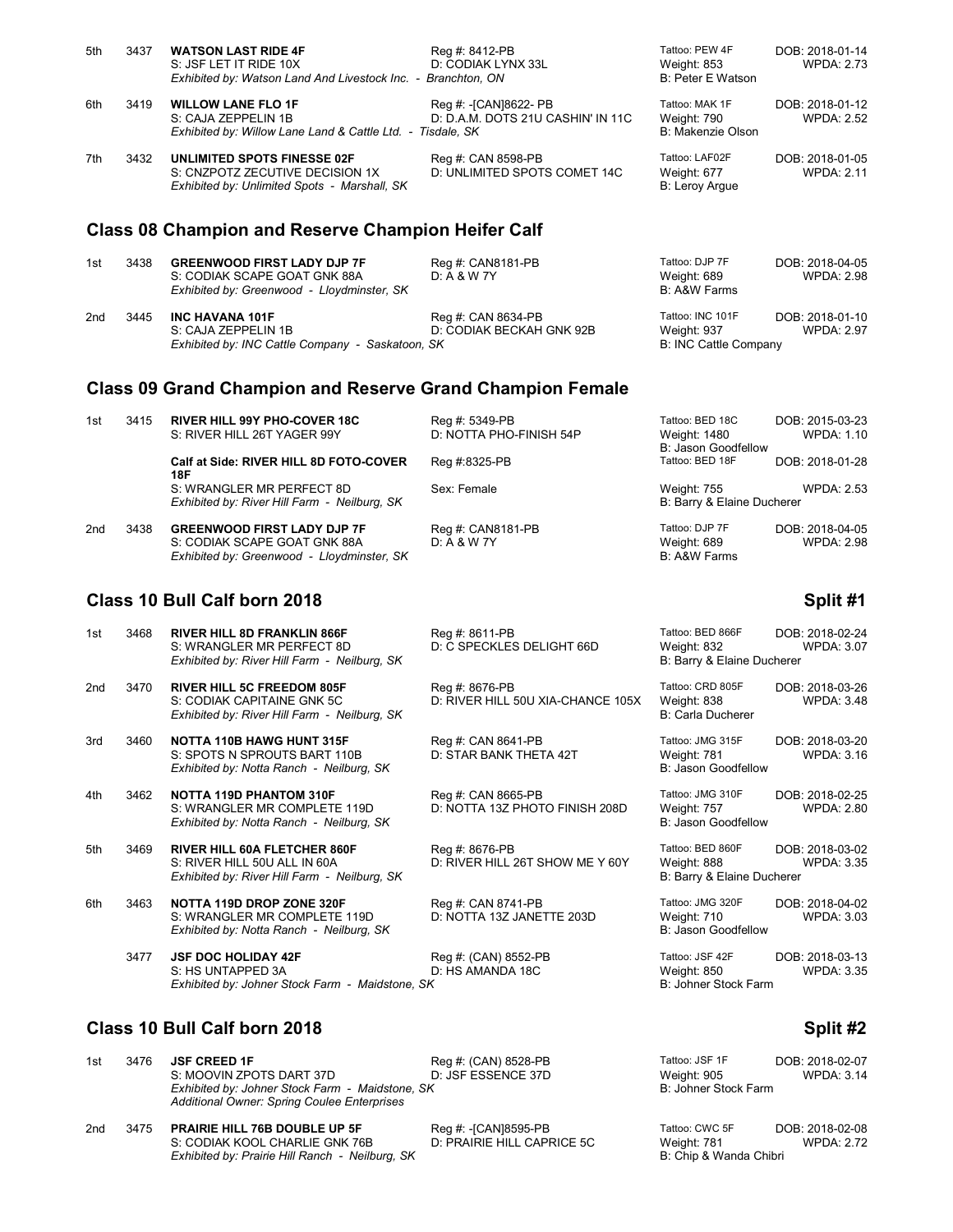| 3rd | 3483 | <b>UNDERHILL FREIGHTLINER 7F</b><br>S: NOTTA 13Z CARBON COPY 313C<br>Exhibited by: Underhill Specs - Guelph, ON                                               | Reg #: 8063-PB<br>D: MOOVIN ZPOTZ FERRARI 27X      | Tattoo: US 7F<br>Weight: 892<br><b>B: Underhill Specs</b>    | DOB: 2018-02-09<br><b>WPDA: 3.12</b> |
|-----|------|---------------------------------------------------------------------------------------------------------------------------------------------------------------|----------------------------------------------------|--------------------------------------------------------------|--------------------------------------|
| 4th | 3473 | <b>RAVENWORTH ARENDALINE 115F</b><br>S: RAVENWORTH INVICTUS 103C<br>Exhibited by: Ravenworth Cattle - Middle Lake, SK                                         | Reg #: -[CAN]8584-PB<br>D: RAVENWORTH ACADIA 113C  | Tattoo: GDB 115F<br>Weight: 753<br>B: Garry & Donna Berting  | DOB: 2018-02-10<br><b>WPDA: 2.64</b> |
| 5th | 3466 | <b>FLEETWOOD FREIGHT TRAIN 06F</b><br>S: WRANGLER MR PERFECT 8D<br>Exhibited by: Fleetwood Speckle Park - Iona Station, ON<br>Additional Owner: Dave McKillop | Reg #: 8470-PB<br>D: RIVER HILL 54Z DEB U TANT 18D | Tattoo: FSP 06F<br>Weight: 849<br>B: Barry & Elaine Ducherer | DOB: 2018-02-02<br><b>WPDA: 2.90</b> |
| 6th | 3458 | <b>SILVERTIP FULL PACKAGE 18F</b><br>S: RIVERHILL21ACOST-A-LOT 152C<br>Exhibited by: H.MacNeil Farms - St. George, ON                                         | Reg #: 8511-PB<br>D: REDNECK ZANA 8Z               | Tattoo: STS18F<br>Weight: 986<br>B: Hugh MacNeil             | DOB: 2018-02-03<br><b>WPDA: 3.38</b> |
| 7th | 3479 | <b>CALICO CREEK FAST TRACK 3F</b><br>S: INC DINGO 26D<br>Exhibited by: Calico Creek - Yorkton, SK                                                             | Reg #: 8689-PB<br>D: CALICO CREEK DAYA 1D          | Tattoo: LS 3F<br>Weight: 730<br>B: Landon Spokowski          | DOB: 2018-02-23<br><b>WPDA: 2.68</b> |

# **Class 10 Bull Calf born 2018 Split #3 Split #3**

| 1st | 3471 | <b>RAVENWORTH RUBICON 103F</b><br>S: RAVENWORTH INVICTUS 103C<br>Exhibited by: Ravenworth Cattle - Middle Lake, SK            | Reg #: -[CAN]8310-PB<br>D: RAVENWORTH ACADIA 5Y   | Tattoo: GDB 103F<br>Weight: 836<br>B: Garry & Donna Berting | DOB: 2018-01-24<br><b>WPDA: 2.77</b> |
|-----|------|-------------------------------------------------------------------------------------------------------------------------------|---------------------------------------------------|-------------------------------------------------------------|--------------------------------------|
| 2nd | 3456 | <b>OUTBACK FINAL CUT 15F</b><br>S: RIVER HILL 60W LINE DRIVE 54Z<br>Exhibited by: Outback Stock Farms - Sturgeon County, AB   | Reg #: 8650-PB<br>D: RAVENWORTH ACADIA 112B       | Tattoo: OBF 15F<br>Weight: 905<br>B: Wayne & Linda Meakin   | DOB: 2018-01-29<br><b>WPDA: 3.05</b> |
| 3rd | 3457 | <b>REDNECK FREIGHT TRAIN 10F</b><br>S: REDNECK 60W DYNAMITE 4D<br>Exhibited by: 444 Ranch - Odessa, SK                        | Reg #: - [CAN]8593-PB<br>D: REDNECK PICKLES 5A    | Tattoo: DCD 10F<br>Weight: 765<br>B: 444 Ranch              | DOB: 2018-02-01<br><b>WPDA: 2.60</b> |
| 4th | 3455 | <b>OUTBACK STRAIGHT SHOOTER 14F</b><br>S: MOOVIN ZPOTZ AVENGER 28A<br>Exhibited by: Outback Stock Farms - Sturgeon County, AB | Reg #: 8649-PB<br>D: RIVER HILL WALKERS-NABOB 50Z | Tattoo: OBF 14F<br>Weight: 846<br>B: Wayne & Linda Meakin   | DOB: 2018-01-28<br><b>WPDA: 2.84</b> |
| 5th | 3478 | <b>LITTLE ACRES BATTLESHIP 25F</b><br>S: P.A.R.CASANOVA 55C<br>Exhibited by: Little Acres - Neilburg, SK                      | Reg #: 8463-PB<br>D: MISS ESSENCE OF P.A.R. 25Y   | Tattoo: TRL 25F<br>Weight: 940<br><b>B: Tyler Spence</b>    | DOB: 2018-01-31<br><b>WPDA: 3.19</b> |
| 6th | 3454 | <b>WILLOW LANE FREDDIE 2F</b><br>S: CAJA ZEPPELIN 1B<br>Exhibited by: Willow Lane Land & Cattle Ltd. - Tisdale, SK            | Reg #: -[CAN]8623- PB<br>D: D.A.M. DOTS DIVA 27D  | Tattoo: MAK 2F<br>Weight: 893<br>B: Makenzie Olson          | DOB: 2018-01-31<br><b>WPDA: 3.03</b> |
| 7th | 3465 | <b>FLEETWOOD FLASH 04F</b><br>S: CODIAK BIG MAC 49B<br>Exhibited by: Fleetwood Speckle Park - Iona Station, ON                | Reg #: 8413-PB<br>D: FLEETWOOD DESIREE 01D        | Tattoo: FSP 04F<br>Weight: 789<br><b>B: Dave McKillop</b>   | DOB: 2018-01-27<br><b>WPDA: 2.64</b> |

# **Class 10 Bull Calf born 2018 Split #4**

| 1st | 3482 | <b>INC SIX GUN 428F</b><br>S: CAJA ZEPPELIN 1B<br>Exhibited by: INC Cattle Company - Saskatoon, SK                            | Reg #: CAN 8635-PB<br>D: UPTO SPECS WILLA 17W   | Tattoo: INC 428F<br>Weight: 926<br><b>B: INC Cattle Company</b>     | DOB: 2018-01-24<br><b>WPDA: 3.07</b> |
|-----|------|-------------------------------------------------------------------------------------------------------------------------------|-------------------------------------------------|---------------------------------------------------------------------|--------------------------------------|
| 2nd | 3461 | <b>NOTTA 110B JUS CHILLIN 302F</b><br>S: SPOTS 'N SPROUTS BART 110B<br>Exhibited by: Notta Ranch - Neilburg, SK               | Reg #: CAN 8637-PB<br>D: NOTTA 300X THETA 11B   | Tattoo: JMG 302F<br>Weight: 853<br>B: Jason Goodfellow              | DOB: 2018-01-23<br><b>WPDA: 2.82</b> |
| 3rd | 3464 | <b>COLGAN'S FRASIER CF 11F</b><br>S: COLGAN'S BAXTER 1B<br>Exhibited by: Colgan's Cattle Company - Saskatoon, SK              | Reg #: [CAN]7792-PB<br>D: CODIAK RHANA GNK 70Y  | Tattoo: CCCC 11F<br>Weight: 879<br>B: Colgan's Cattle Company Corp. | DOB: 2018-01-22<br><b>WPDA: 2.89</b> |
| 4th | 3459 | <b>NOTTA 110B CHILKOOT 301F</b><br>S: SPOTS N SPROUTS BART 110B<br>Exhibited by: Notta Ranch - Neilburg, SK                   | Reg #: CAN 8639-PB<br>D: NOTTA 300X THETA 11B   | Tattoo: JMG 301F<br>Weight: 819<br>B: Jason Goodfellow              | DOB: 2018-01-22<br><b>WPDA: 2.69</b> |
| 5th | 3481 | <b>WILCOX FLIP 2F</b><br>S: CODIAK EAGLE GNK 46Y<br>Exhibited by: Wilcox Livestock - Treherne, MB                             | Reg #: 8617-PB<br>D: RIVER HILL SHOW ME OFF 60S | Tattoo: WILC 2F<br>Weight: 979<br>B: Barry & Elaine Ducherer        | DOB: 2018-01-21<br><b>WPDA: 3.21</b> |
| 6th | 3480 | <b>WILCOX FERDINAND 1F</b><br>S: CODIAK EAGLE GNK 46Y<br>Exhibited by: Wilcox Livestock - Treherne, MB                        | Reg #: 8618-PB<br>D: RIVER HILL SHOW ME OFF 60S | Tattoo: WILC 1F<br>Weight: 1056<br>B: Barry & Elaine Ducherer       | DOB: 2018-01-22<br><b>WPDA: 3.47</b> |
| 7th | 3474 | <b>WATSON CRUSHER LEGEND 3F</b><br>S: LEGACY BONE CRUSHER 35B<br>Exhibited by: Watson Land And Livestock Inc. - Branchton, ON | Reg #: 8411-PB<br>D: PETEMAR RIDE LILLY 5A      | Tattoo: PEW 3F<br>Weight: 869<br>B: Peter E Watson                  | DOB: 2018-01-12<br><b>WPDA: 2.77</b> |

| attoo: INC 428F<br>eight: 926<br>: INC Cattle Company            | DOB: 2018-01-24<br><b>WPDA: 3.07</b> |
|------------------------------------------------------------------|--------------------------------------|
| attoo: JMG 302F<br>eight: 853<br>Jason Goodfellow                | DOB: 2018-01-23<br><b>WPDA: 2.82</b> |
| attoo: CCCC 11F<br>eight: 879<br>: Colgan's Cattle Company Corp. | DOB: 2018-01-22<br><b>WPDA: 2.89</b> |
| attoo: JMG 301F<br>eight: 819<br>: Jason Goodfellow              | DOB: 2018-01-22<br><b>WPDA: 2.69</b> |
| attoo: WILC 2F<br>eight: 979<br>Barry & Elaine Ducherer          | DOB: 2018-01-21<br><b>WPDA: 3.21</b> |
| attoo: WILC 1F<br>eight: 1056<br>Barry & Elaine Ducherer         | DOB: 2018-01-22<br><b>WPDA: 3.47</b> |
| $H = 2.051125$                                                   | 0.0000000000000                      |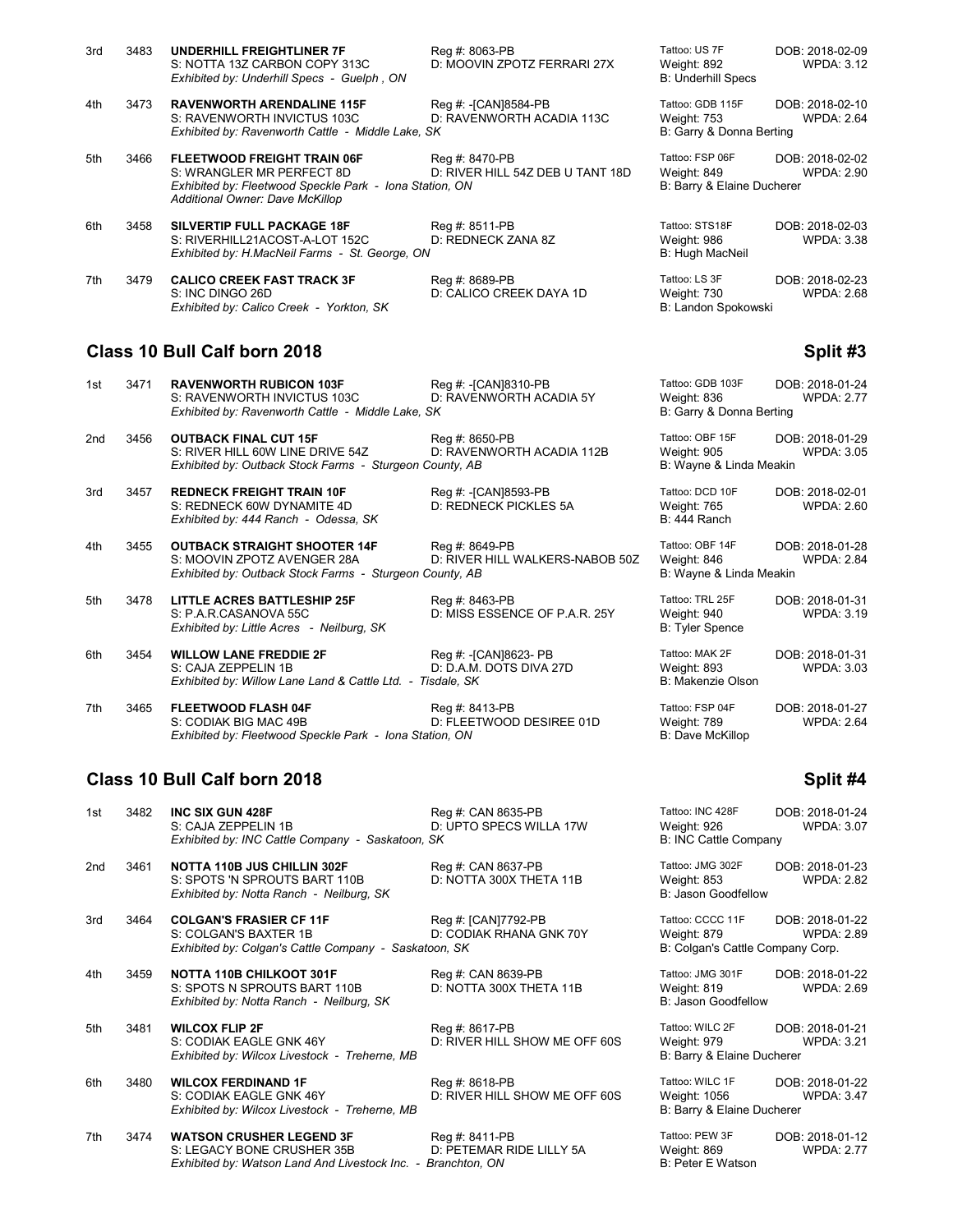# **Class 11 Champion and Reserve Champion Bull Calf**

| 1st | 3476                                                        | <b>JSF CREED 1F</b><br>S: MOOVIN ZPOTS DART 37D<br>Exhibited by: Johner Stock Farm - Maidstone, SK<br>Additional Owner: Spring Coulee Enterprises         | Reg #: (CAN) 8528-PB<br>D: JSF ESSENCE 37D        | Tattoo: JSF 1F<br>Weight: 905<br>B: Johner Stock Farm           | DOB: 2018-02-07<br><b>WPDA: 3.14</b> |  |
|-----|-------------------------------------------------------------|-----------------------------------------------------------------------------------------------------------------------------------------------------------|---------------------------------------------------|-----------------------------------------------------------------|--------------------------------------|--|
| 2nd | 3482                                                        | <b>INC SIX GUN 428F</b><br>S: CAJA ZEPPELIN 1B<br>Exhibited by: INC Cattle Company - Saskatoon, SK                                                        | Reg #: CAN 8635-PB<br>D: UPTO SPECS WILLA 17W     | Tattoo: INC 428F<br>Weight: 926<br><b>B: INC Cattle Company</b> | DOB: 2018-01-24<br><b>WPDA: 3.07</b> |  |
|     | Class 12 Yearling Bull born Jan 1- May 31, 2017<br>Split #1 |                                                                                                                                                           |                                                   |                                                                 |                                      |  |
| 1st | 3490                                                        | <b>JSF WALL STREET ET 36 E</b><br>S: ASPEN ACRES T.N.T 4Y<br>Exhibited by: Johner Stock Farm - Maidstone, SK<br>Additional Owner: Colgan's Cattle Company | Reg #: (CAN) 7229- PB<br>D: REDNECK WHISKEY 7W    | Tattoo: JSF 36E<br>Weight: 1665<br>B: Johner Stock Farm         | DOB: 2017-03-04<br><b>WPDA: 2.65</b> |  |
| 2nd | 3492                                                        | <b>D.A.M. DOTS 94A ELECTRIC 31E</b><br>S: RIVER HILL 12X A'MAN 94A<br>Exhibited by: McAleer Ranching - Unity, SK<br>Additional Owner: Drew Lehr           | Reg #: 7347-PB<br>D: NOTTA 68L LIGHTNING LADY 31X | Tattoo: DAM 31E<br>Weight: 1783<br><b>B: Dustin McAleer</b>     | DOB: 2017-03-10<br><b>WPDA: 2.87</b> |  |

3rd 3485 **CALICO CREEK EVOLUTION 16E** Reg #: 7460-PB Tattoo: LS 16E DOB: 2017-03-20<br>S: CODIAK PUTNAM GNK 61Y D: PETULA OF P.A.R. 61P Weight: 1678 WPDA: 2.74 S: CODIAK PUTNAM GNK 61Y D: PETULA OF P.A.R. 61P Weight: 1678 WPDA: 2.74<br>
Exhibited by: Calico Creek - Yorkton, SK B: Landon Spokowski *Exhibited by: Calico Creek - Yorkton, SK* 

4th 3484 **CALICO CREEK EPIC 14E** Reg #: 7459-PB Tattoo: LS 14E DOB: 2017-03-17<br>S: CODIAK PUTNAM GNK 61Y D: PETULA OF P.A.R. 61P Weight: 1733 WPDA: 2.82 S: CODIAK PUTNAM GNK 61Y D: PETULA OF P.A.R. 61P Weight: 1733<br>Exhibited by: Calico Creek - Yorkton, SK B: Landon Spokowski *Exhibited by: Calico Creek - Yorkton, SK* 

*Additional Owner: Drew Lehr*

# **Class 12 Yearling Bull born Jan 1- May 31, 2017 Split #2**

| 1st | 3487 | <b>MX EL GUAPO 103E</b><br>S: PAR CASANOVA<br>Exhibited by: MX Ranch - Neilburg, SK<br>Additional Owner: PAR Ranch<br>Additional Owner: Rose Hill Speckle Park Stud | Reg #: 7409-PB<br>D: HIGH MAINTENANCE OF MX 103Z | Tattoo: RMS 103E<br>Weight: 1645<br>B: Max Graham        | DOB: 2017-02-14<br><b>WPDA: 2.55</b> |
|-----|------|---------------------------------------------------------------------------------------------------------------------------------------------------------------------|--------------------------------------------------|----------------------------------------------------------|--------------------------------------|
| 2nd | 3494 | <b>PRAIRIE HILL LOADED UP 5E</b><br>S: CODIAK KOOL CHARLIE GNK 76B<br>Exhibited by: Prairie Hill Ranch - Neilburg, SK<br>Additional Owner: Little Acres             | Reg #: 7074-PB<br>D: PRAIRIE HILL CAPRICE 5C     | Tattoo: CWC 5E<br>Weight: 1615<br>B: Chip & Wanda Chibri | DOB: 2017-01-20<br><b>WPDA: 2.41</b> |
| 3rd | 3493 | <b>RIVER HILL SMOKESHACK 252E</b><br>S: RIVER HILL 50T CRUSADER 025C<br>Exhibited by: Underhill Specs - Guelph, ON                                                  | Reg #: 7223-PB<br>D: RIVER HILL 54Z CHANEL 25C   | Tattoo: COD 252E<br>Weight: 1685<br>B: River Hill Farm   | DOB: 2017-02-03<br><b>WPDA: 2.56</b> |
| 4th | 3488 | <b>NOTTA 1B HAWKEYE 444E</b><br>S: CAJA ZEPPELIN 1B<br>Exhibited by: Notta Ranch - Neilburg, SK                                                                     | Reg #: CAN 7465-PB<br>D: NOTTA 50S JANETTE 5W    | Tattoo: JMG 444E<br>Weight: 1768<br>B: Jason Goodfellow  | DOB: 2017-01-02<br><b>WPDA: 2.57</b> |

## **Class 14 Junior Champion and Reserve Junior Champion Bull**

1st 3490 **JSF WALL STREET ET 36 E** Reg #: (CAN) 7229- PB Tattoo: JSF 36E DOB: 2017-03-04<br>5: ASPEN ACRES T.N.T 4Y D: REDNECK WHISKEY 7W Weight: 1665 WPDA: 2.65 S: ASPEN ACRES T.N.T 4Y D: REDNECK WHISKEY 7W Weight: 1665 WPDA: 2.65 Exhibited by: Johner Stock Farm - Maidstone, SK WHISKEY 7W B: Johner Stock Farm *Exhibited by: Johner Stock Farm - Maidstone, SK Additional Owner: Colgan's Cattle Company* 2nd 2012 **D.A.M. DOTS 94A ELECTRIC 31E** Reg #: 7347-PB Tattoo: DAM 31E DOB: 2017-03-10<br>2.87 S: RIVER HILL 12X A'MAN 94A D: NOTTA 68L LIGHTNING LADY 31X Weight: 1783 WPDA: 2.87 D: NOTTA 68L LIGHTNING LADY 31X Weight: 1783<br>B: Dustin McAleer *Exhibited by: McAleer Ranching - Unity, SK*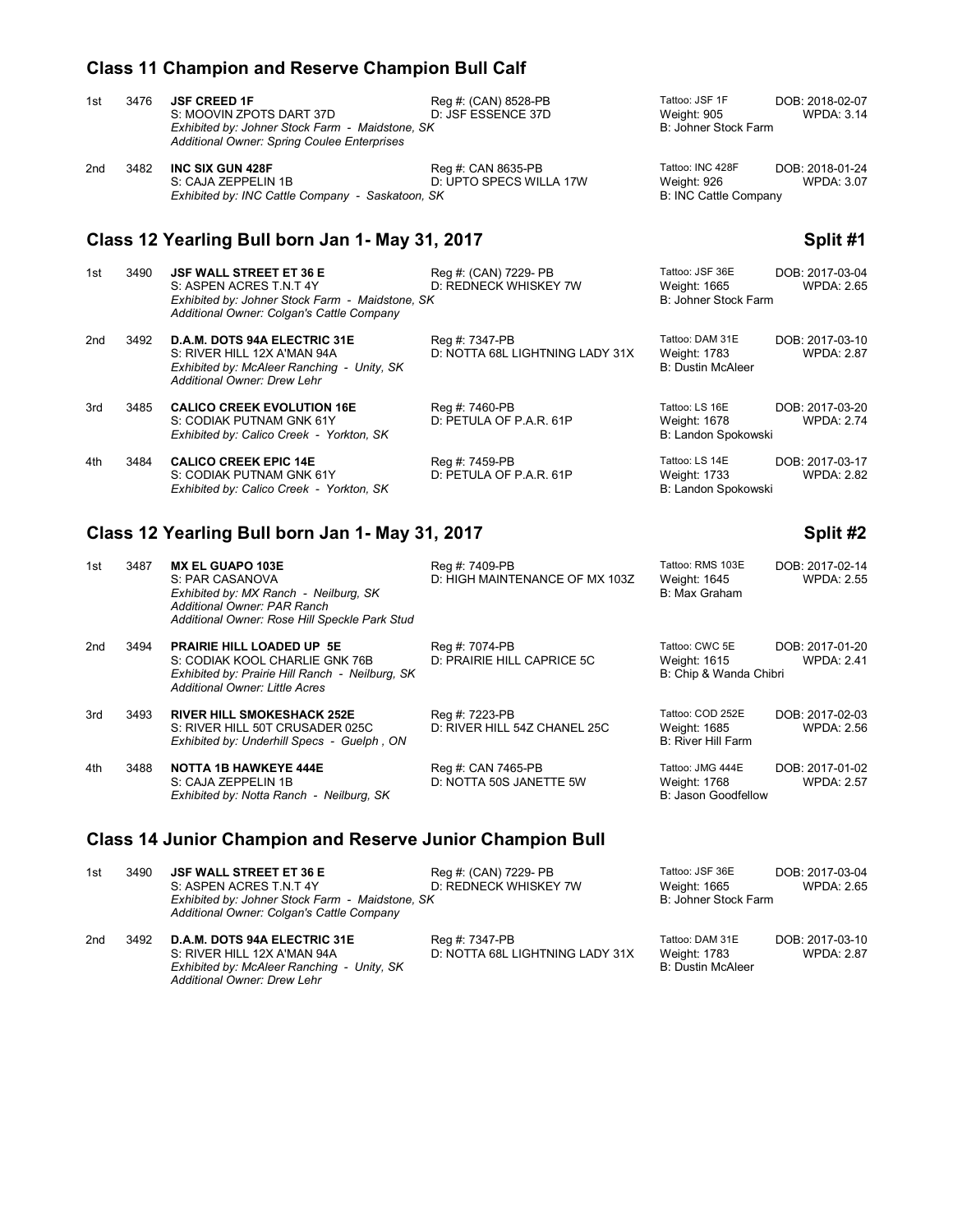### **Class 15 Two-Year-Old Bull born 2016 Split #1**

### 1st 3498 **MX DIRTY DEEDS 43D** Reg #: 6265-PB Tattoo: RMS 43D DOB: 2016-03-20<br>19. S: CODIAK GNK 24X D: MELISSA OF PAR 57U Weight: 2368 WPDA: 2.42 D: MELISSA OF PAR 57U Weight: 2368<br>B: PAR Ranch *Exhibited by: MX Ranch - Neilburg, SK Additional Owner: PAR Ranch* 2nd 3497 **FLYING E DIGGER 4D** Reg #: 6578-PB Tattoo: PES 4D DOB: 2016-03-25<br>10. S: FLYING E ABNER 4A D: LEGACY MARY 10M Weight: 1956 WPDA: 2.01 S: FLYING E ABNER 4A D: LEGACY MARY 10M Weight: 1956 WPDA: 2.01 *Exhibited by: Wilcox Livestock - Treherne, MB* 3rd 3496 **D.A.M. DOTS 94A DYNAMITE 31D** Reg #: 6334-PB Tattoo: DAM 31D DOB: 2016-03-19<br>222. S: RIVER HILL 12X A'MAN 94A D: NOTTA 68L LIGHTNING LADY 31X Weight: 2167 WPDA: 2.22 D: NOTTA 68L LIGHTNING LADY 31X Weight: 2167<br>B: Dustin McAleer *Exhibited by: McAleer Ranching - Unity, SK Additional Owner: Dustin McAleer* **Class 15 Two-Year-Old Bull born 2016 Split #2** 1st 3501 **WRANGLER MR PERFECT 8D** Reg #: 6385-PB Tattoo: WDE 8D DOB: 2016-02-28<br>S: MOVVIN ZPOTZ AVENGER 28A D: ANGEL OF P.A.R. 8Z Weight: 2225 WPDA: 2.23 S: MOVVIN ZPOTZ AVENGER 28A D: ANGEL OF P.A.R. 8Z<br>
Exhibited by: River Hill Farm - Neilburg, SK B: Wrangler Farms *Exhibited by: River Hill Farm - Neilburg, SK Additional Owner: Codiak Acres* 2nd 3499 **COLGAN'S DEXTER D'ANGELO 01D** Reg #: [CAN]5913-PB Tattoo: CCCC 01D DOB: 2016-01-19<br>S: CODIAK TYCOON CAT GNK12Z D: SPOTS 'N SPROUTS 10Y Weight: 2078 WPDA: 2.00 D: SPOTS 'N SPROUTS 10Y Weight: 2078 WPDA:<br>
D. SK WEIGHT B: Colgan's Cattle Company Corp. *Exhibited by: Colgan's Cattle Company - Saskatoon, SK* 3rd 3495 **UNDERHILL ALL OUT 1D** Reg #: 5951-PB Tattoo: US 1D DOB: 2016-02-08<br>S: RIVER HILL 50U ALL IN 60A D: SPOTS 'N SPROUTS 10S Weight: 2297 WPDA: 2.26 D: SPOTS 'N SPROUTS 10S *Exhibited by: Underhill Specs - Guelph , ON* B: Underhill Specs **B: Underhill Specs**  *Additional Owner: Rose Hill Speckle Park Stud*  4th 3502 **PETEMAR SPECIAL EDITION 2D** Reg #: 6272-PB Tattoo: PEW 2D DOB: 2016-01-07<br>1.18 S: REMINS SPECIAL 1L D: MISS SAGE 2N Weight: 2286 WPDA: 2.18 S: REMINS SPECIAL 1L D: MISS SAGE 2N Weight: 2286<br>
Exhibited by: Watson Land And Livestock Inc. - Branchton. ON B: Peter E Watson *Exhibited by: Watson Land And Livestock Inc. - Branchton, ON*

# **Class 16 Senior Champion and Reserve Senior Champion Bull**

| 1st                                                            | 3501 | <b>WRANGLER MR PERFECT 8D</b><br>S: MOVVIN ZPOTZ AVENGER 28A<br>Exhibited by: River Hill Farm - Neilburg, SK<br>Additional Owner: Codiak Acres | Reg #: 6385-PB<br>D: ANGEL OF P.A.R. 8Z | Tattoo: WDE 8D<br>Weight: 2225<br><b>B: Wrangler Farms</b> | DOB: 2016-02-28<br><b>WPDA: 2.23</b> |  |
|----------------------------------------------------------------|------|------------------------------------------------------------------------------------------------------------------------------------------------|-----------------------------------------|------------------------------------------------------------|--------------------------------------|--|
| 2nd                                                            | 3498 | <b>MX DIRTY DEEDS 43D</b><br>S: CODIAK GNK 24X<br>Exhibited by: MX Ranch - Neilburg, SK<br>Additional Owner: PAR Ranch                         | Reg #: 6265-PB<br>D: MELISSA OF PAR 57U | Tattoo: RMS 43D<br>Weight: 2368<br>B: PAR Ranch            | DOB: 2016-03-20<br><b>WPDA: 2.42</b> |  |
| <b>Class 17 Grand Champion and Reserve Grand Champion Bull</b> |      |                                                                                                                                                |                                         |                                                            |                                      |  |

| 1st | 3501 | <b>WRANGLER MR PERFECT 8D</b><br>S: MOVVIN ZPOTZ AVENGER 28A<br>Exhibited by: River Hill Farm - Neilburg, SK<br>Additional Owner: Codiak Acres    | Reg #: 6385-PB<br>D: ANGEL OF P.A.R. 8Z    | Tattoo: WDE 8D<br>Weight: 2225<br><b>B: Wrangler Farms</b> | DOB: 2016-02-28<br><b>WPDA: 2.23</b> |
|-----|------|---------------------------------------------------------------------------------------------------------------------------------------------------|--------------------------------------------|------------------------------------------------------------|--------------------------------------|
| 2nd | 3476 | <b>JSF CREED 1F</b><br>S: MOOVIN ZPOTS DART 37D<br>Exhibited by: Johner Stock Farm - Maidstone, SK<br>Additional Owner: Spring Coulee Enterprises | Reg #: (CAN) 8528-PB<br>D: JSF ESSENCE 37D | Tattoo: JSF 1F<br>Weight: 905<br>B: Johner Stock Farm      | DOB: 2018-02-07<br><b>WPDA: 3.14</b> |